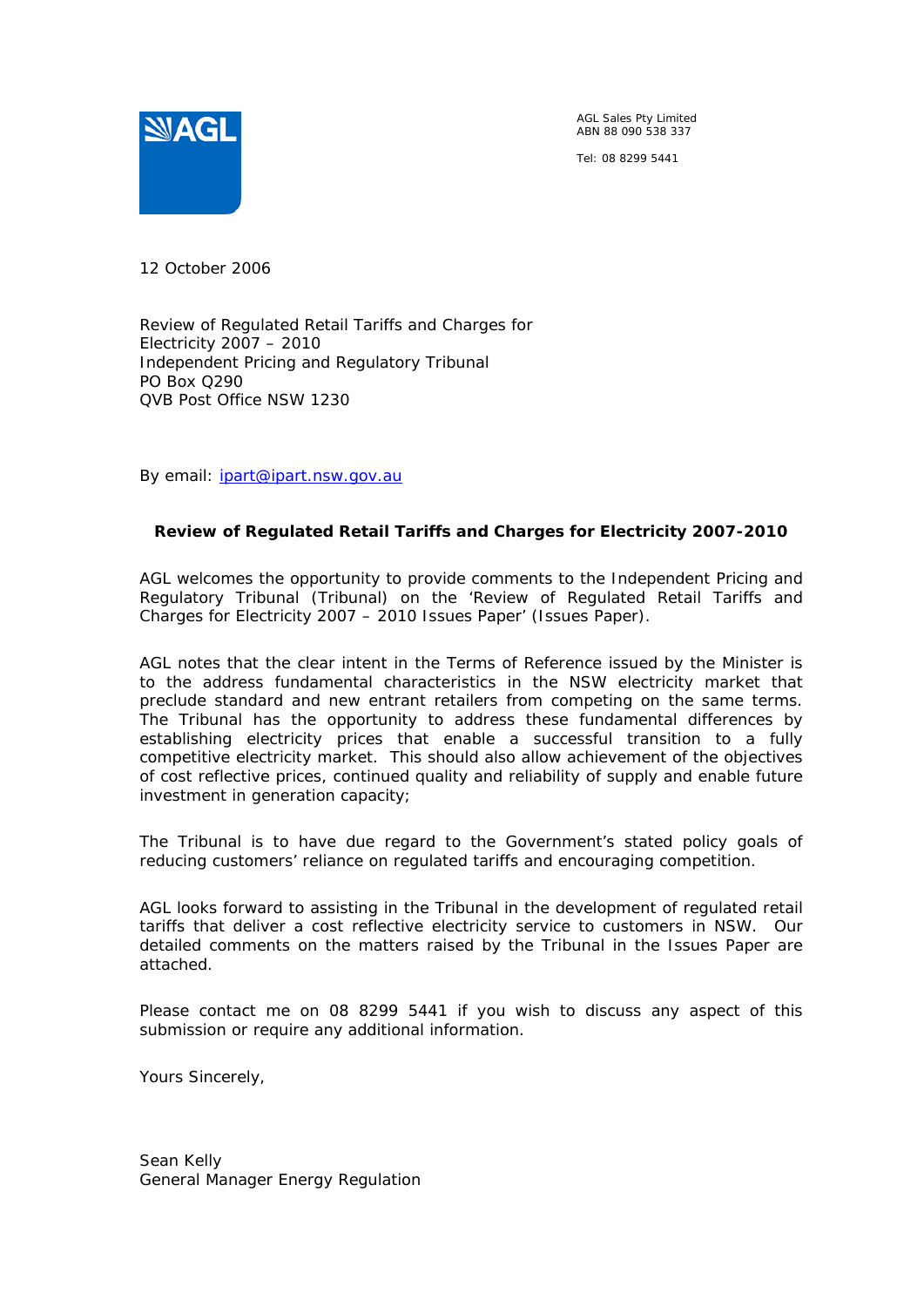# **AGL Response**

# **IPART Issues Paper**

## **on**

# **Review of Regulated Retail Tariffs and Charges for Electricity 2007 to 2010**

**October 2006** 

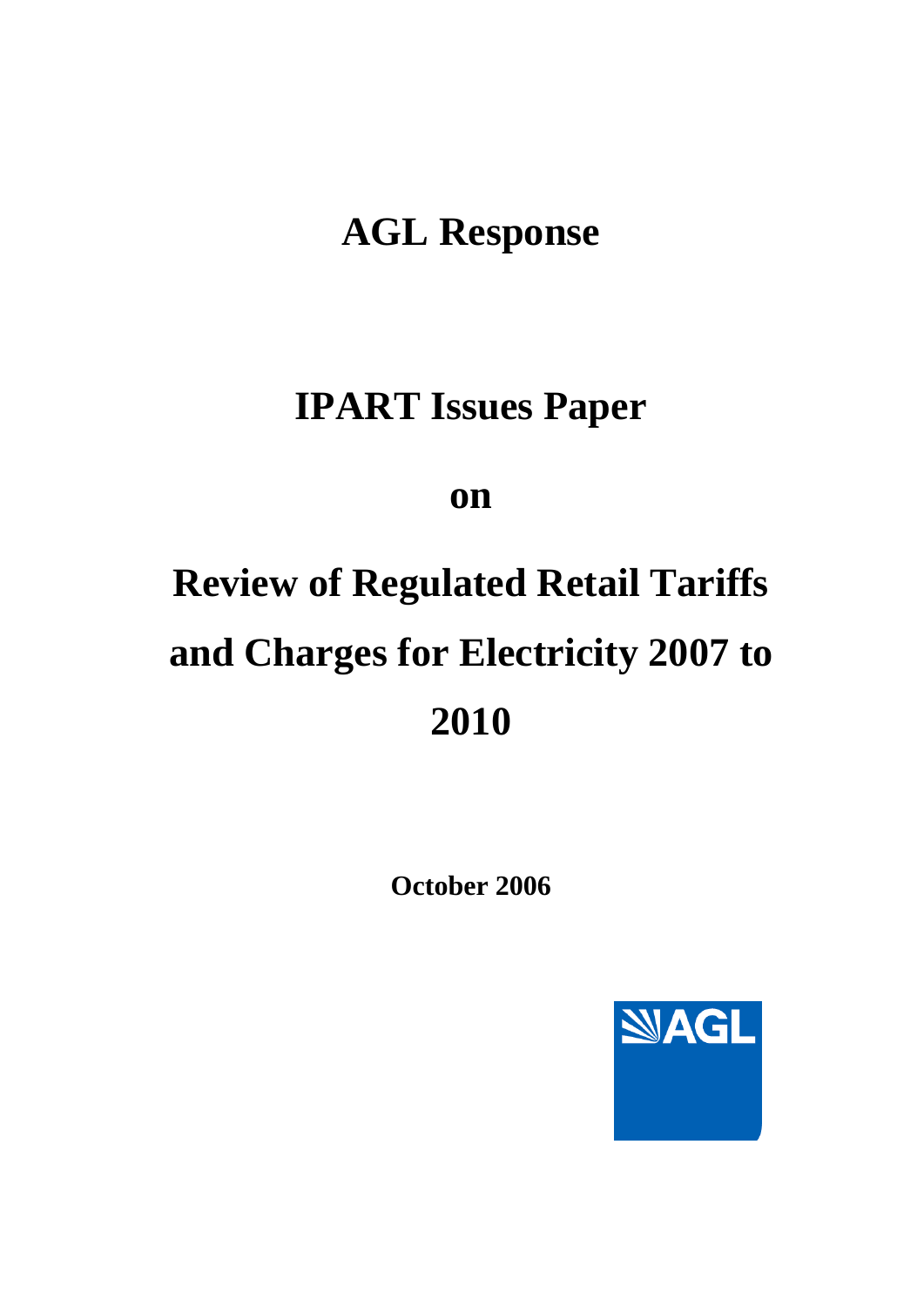

## **PREAMBLE**

In June 2006 the Minister for Energy (Minister) issued a Terms of Reference (TOR) to the Independent Pricing and Regulatory Tribunal (Tribunal) requiring the Tribunal to investigate and report on the regulated electricity retail tariffs and charges that will apply from 1 July 2007. The Tribunal is to also consider and report on the basis for regulating miscellaneous charges, including security deposits.

The Tribunal is required to consider the NSW Government's policy aim of reducing customers' reliance on regulated prices, and the likely effect of its determination on competition in the retail electricity market.

The TOR require the Tribunal's determination to ensure that:

- Regulated retail tariffs and charges for all small retail customers are at cost reflective levels by 30 June 2010; and
- Any 'price constraints' allow for the further rationalisation of regulated retail tariffs and movement to full cost recovery over the determination period.

This paper provides comments on the most effective option for meeting the objectives of promoting competition and ensuring that tariffs are at cost reflective levels by 2010.

AGL Sales Pty Ltd (AGL) looks forward to working with the Tribunal and it's consultants throughout the review process.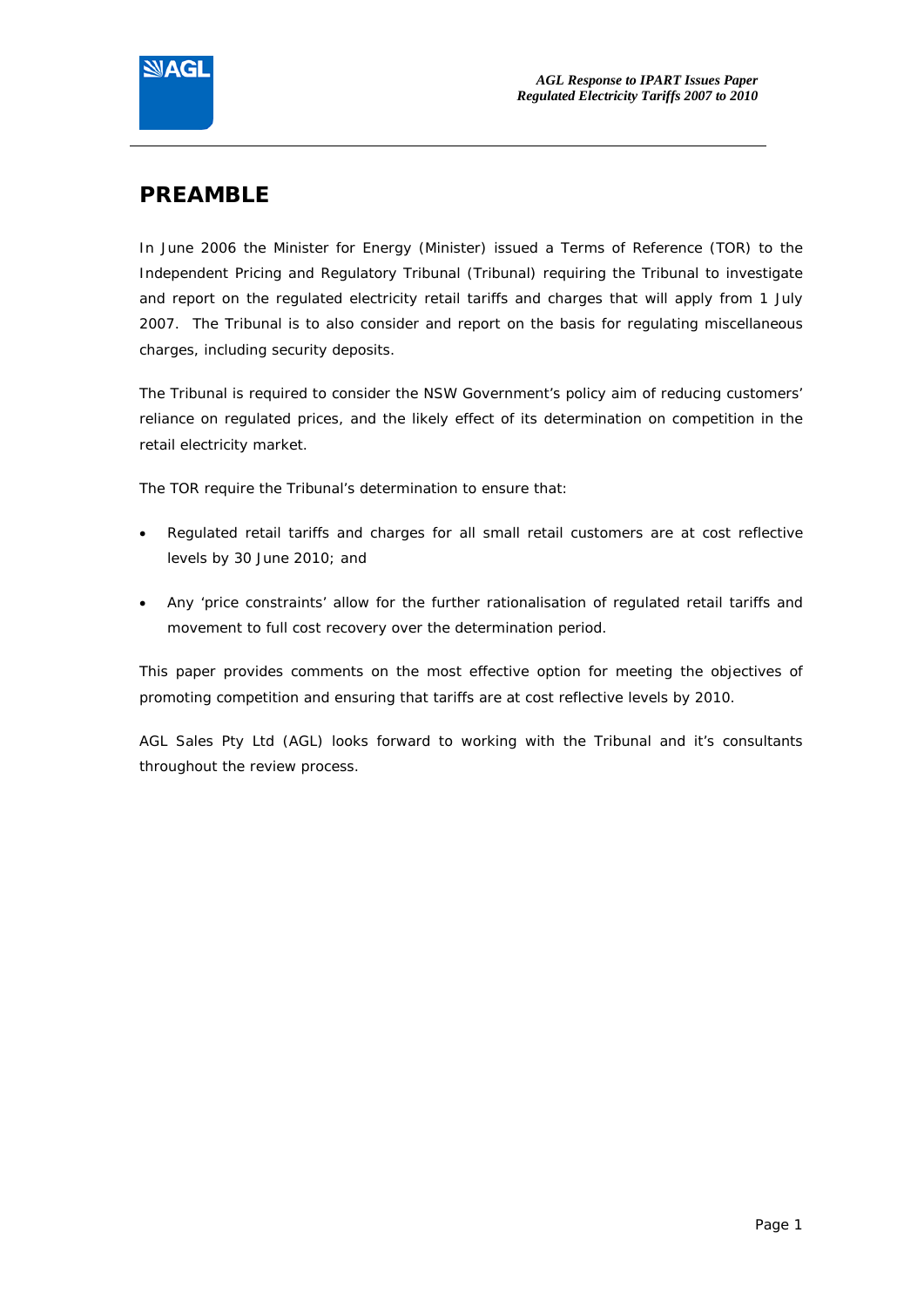

## **EXECUTIVE SUMMARY**

AGL is a new entrant retailer in the NSW electricity market committed to providing its customers with electricity at reasonable prices and has always endeavoured to ensure prices reflect the costs and risks incurred in supplying electricity. Accordingly, AGL welcomes the opportunity to comment on the Issues Paper. Specifically that:

- The current characteristics and market arrangements of the NSW electricity market result in new entrant and incumbent retailers not competing on the same terms. Under these arrangements the costs and risk profiles of the new entrants and incumbents are significantly different;
- AGL notes that the clear intent in the Terms of Reference is to address these differences and to establish electricity prices that enable transition to a fully competitive electricity market. This should also allow achievement of the objectives of cost reflective prices, continued quality and reliability of supply and enabling future investment in generation capacity;
- The Tribunal has noted a number of Government policy changes relating to the removal of the Electricity Tariff Equalisation Fund (ETEF), a commitment under the National Energy Reforms to phase out price regulation in competitive markets and the agreement to consider smart meters as a means of demand management. AGL encourages the Tribunal to take account of the impacts of these reforms on the costs to retailers during the price review period.
- A weighted average price cap on the retail component with full pass through of network charges be adopted as the form of regulation for the next 3 years. This approach will provide retailers with appropriate flexibility in transitioning to cost reflective tariffs. Any side constraints (if needed) should relate to the retail component only and be sufficiently broad to allow for the rational transition to cost reflective tariffs, the progressive removal of cross subsidies and provide for the flexibility to establish appropriate pricing arrangements linked to interval meters and demand management initiatives.
- Determining future Wholesale Electricity Costs (WEC) is a complex, dynamic task. WEC comprise energy purchased at pool prices, the costs of hedge transactions which seek to manage demand and price volatility, a range of market fees and charges and the costs of renewable energy requirements. These costs are then translated to costs at the customer's meter by applying line losses. .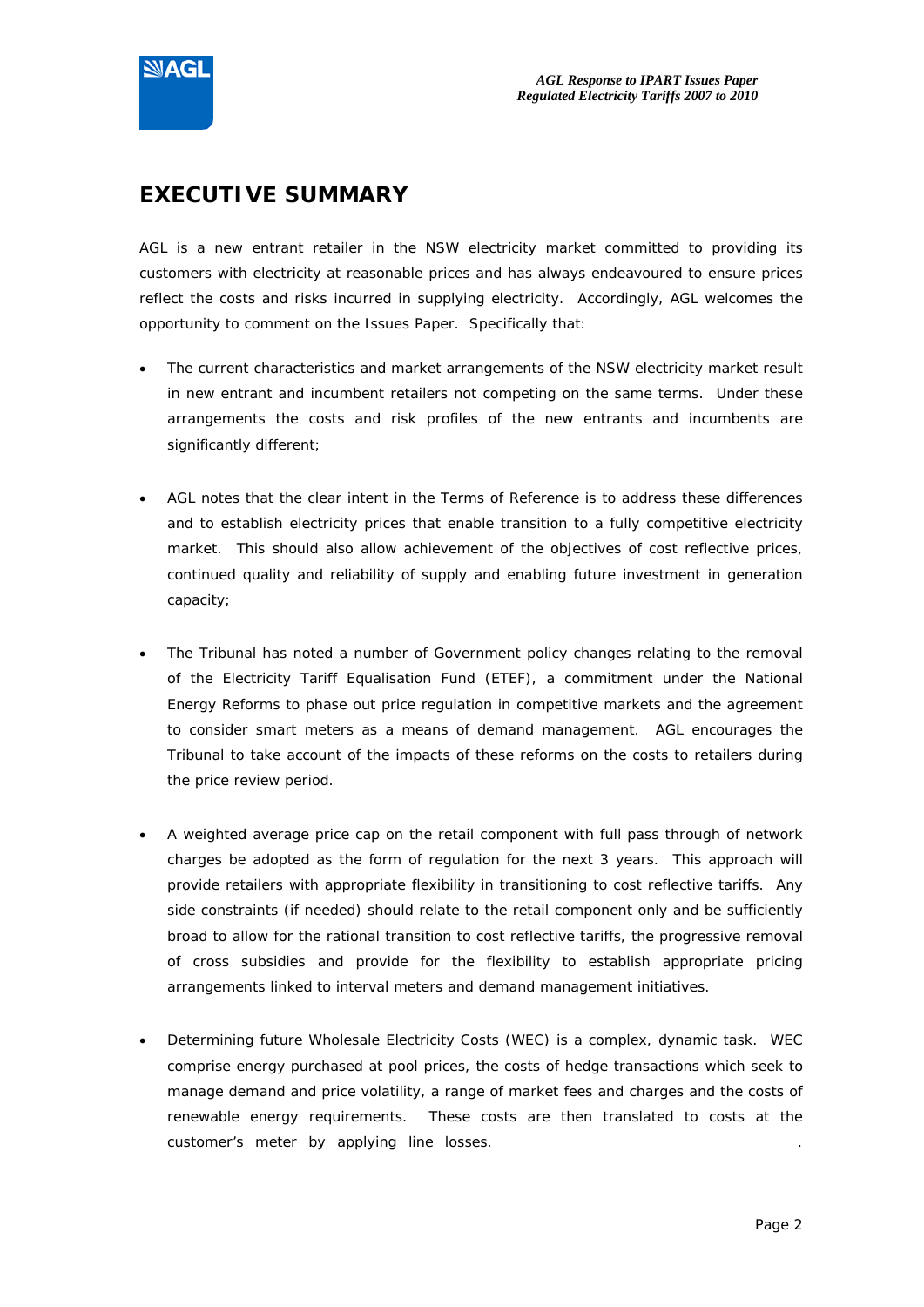

AGL notes that the TOR require the Tribunal to consider both the Long Run Marginal Cost (LRMC) approach and to allow for the hedging, risk management and transaction costs when determining a WEC benchmark. The LRMC is an economic analysis of lowest cost operation of future plant not yet built and is not considered a true measure of the WEC for the period under review. The WEC costs for the period to 30 June 2010 will in effect reflect the capital and operating costs of existing generation plant, together with the retailers costs of risk management and other applicable market charges.

AGL notes that ETEF will be progressively removed during the price review period and would support WEC being determined without consideration of the impacts of ETEF on the standard retailers' costs. This approach would further assist the standard retailers to effectively transition to market based hedging arrangements as the ETEF is removed. Also importantly this will ensure competitive neutrality within the NSW electricity market.

• An allowance for operating costs be set at a level that includes all costs in attaining, retaining and servicing customers. Benchmarks for operating costs used in other jurisdictions allow for a range of retailers to compete in those markets, we would expect a similar approach to be adopted in NSW. Consideration also needs to be given to costs that retailers will incur in the future which are not currently being incurred. For example, costs associated with the roll out of interval meters.

Further, the accurate average consumption per customer is paramount to ensuring appropriate conversion of operating cost per customer to operating cost per MWh;

- Low retail margins are a significant impediment to developing competition and to the future investment in generation capacity. AGL notes that the standard retailers have proposed possible retail margins in the range of 8% to 13%. These margins are considered reasonable for the risk profile of retailing energy and are not inconsistent with retail margins considered in other jurisdictions. Achievement of the benchmark margin will be dependent on realistic benchmarks being established for wholesale and operating costs;
- AGL considers that miscellaneous charges should be set on a fair and reasonable basis. AGL notes that current miscellaneous charges are restricted to security deposits, late payment fees and dishonoured bank cheque fees. At an appropriate time the range of fees and charges that can be applied should be reviewed to determine whether additional fees and charges are warranted.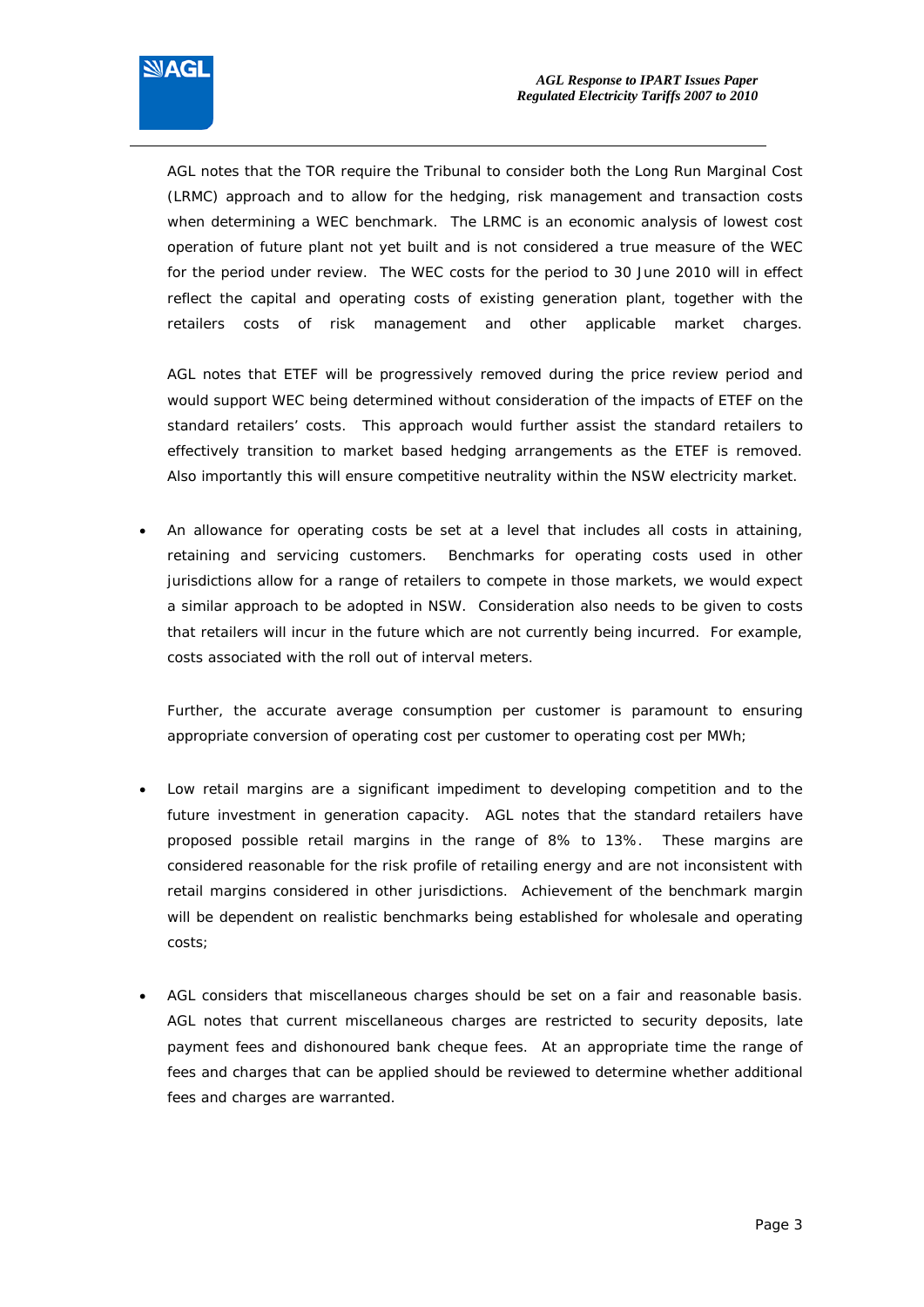

## **1 POLICY CHANGES THAT AFFECT THE REVIEW**

The Tribunal notes that there are a number of changes in government policy that will need to be taken into account when determining retail tariffs for the period to 30 June 2010. These include:

- the progressive phase out the Electricity Tariff Equalisation Fund (ETEF) between September 2008 and June 2010;
- Council of Australian Governments (COAG) endorsement of the Ministerial Council on Energy (MCE) reform agenda, particularly the phase out of the regulation of retail prices where effective competition can be demonstrated; and
- COAG agreement to the progressive national roll out of 'smart' electricity meters from 2007 to allow the introduction of time-of-day pricing.

AGL supports the requirement to consider policy changes that may have a bearing on the supply of electricity to residential customers in NSW.

In order to ensure cost reflective levels by 30 June 2010 as required under the TOR for the review, it is important that the final determination and regulated tariffs and charges are sufficiently flexible to enable the incorporation of new policy changes that may arise during the regulatory period.

Other changes to existing policy and legislative framework will include the transition of retail regulation (except retail pricing) to a National Regulatory Framework from 1 January 2008. There are consultations in progress to determine the appropriate regulatory framework and legislation to underpin a national energy market. Any changes / amendments that result from streamlined regulations and processes should be reflected in the NSW electricity market to enable an efficient and national energy market.

AGL encourages the Tribunal to enable sufficient flexibility in its determination to enable the effective transfer functions to the Australian Energy Markets Commission (AEMC) and to achieve national harmonisation of rules and processes.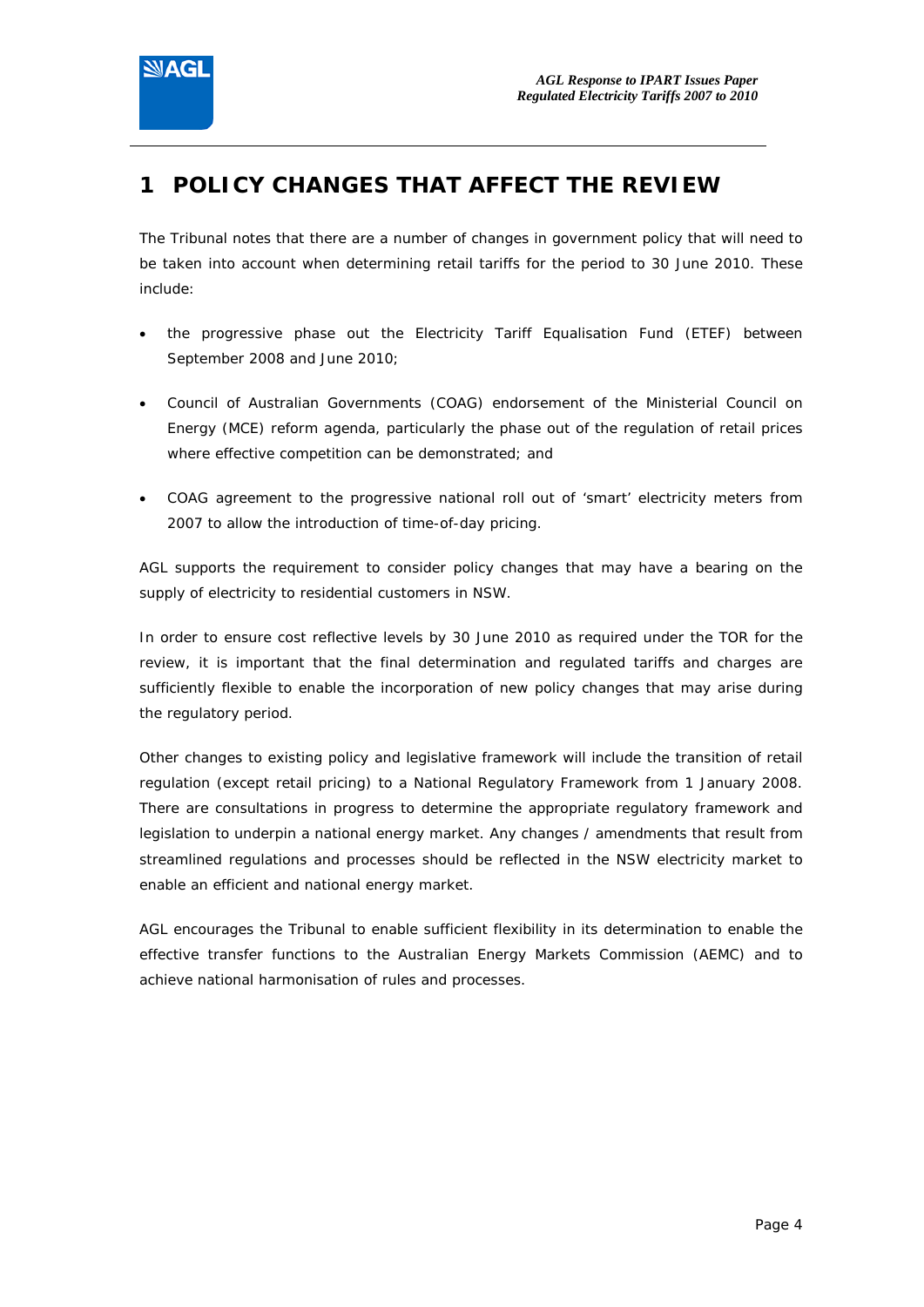

### **NSW Government's decision to phase out the ETEF**

*The Tribunal seeks comment on:* 

- *Whether, for the purposes of establishing cost reflective tariff levels, it should consider the phasing out of the ETEF over a period of time or assume that the ETEF immediately ceases.*
- *How the phasing out of the ETEF will affect retailers' hedging, risk management and transactions costs over the course of the determination and whether these costs are different between a standard retailer and a mass market new entrant retailer.*
- *How it should recognise the forecasting risks that retailers will face in the absence of the ETEF and whether these risks are different between a standard retailer and a mass market new entrant retailer.*

AGL notes that the Government has established a timetable for the progressive removal of the ETEF. AGL supports such action as it removes a market distortion between standard retailers and new entrant retailers. Mass market new entrants do not have access to the wholesale electricity prices or the risk profile available under the ETEF arrangement.

AGL considers that two alternatives exist to removing the market distortion arising from ETEF during the phase out period:

- Firstly, the Tribunal could develop a view of an appropriate benchmark for Wholesale Electricity costs (WEC) without regard to the ETEF arrangement. This would require the Tribunal (and its consultants) forming a view on the WEC on the basis that the standard retailers were required to hedge their load using over the counter available hedges.
- Secondly, the Tribunal could establish a market-based value for a hedge that has the characteristics of the ETEF and recommend a strike price under ETEF that reflects a market-based cost of a hedge with the same characteristics as the ETEF.

Either of these options would ensure that the WEC incorporated into the regulated tariff are reflective of the hedging, risk management and transactions costs associated with providing electricity to customers and would promote competition by removing a market distortion between standard and new entrant retailers.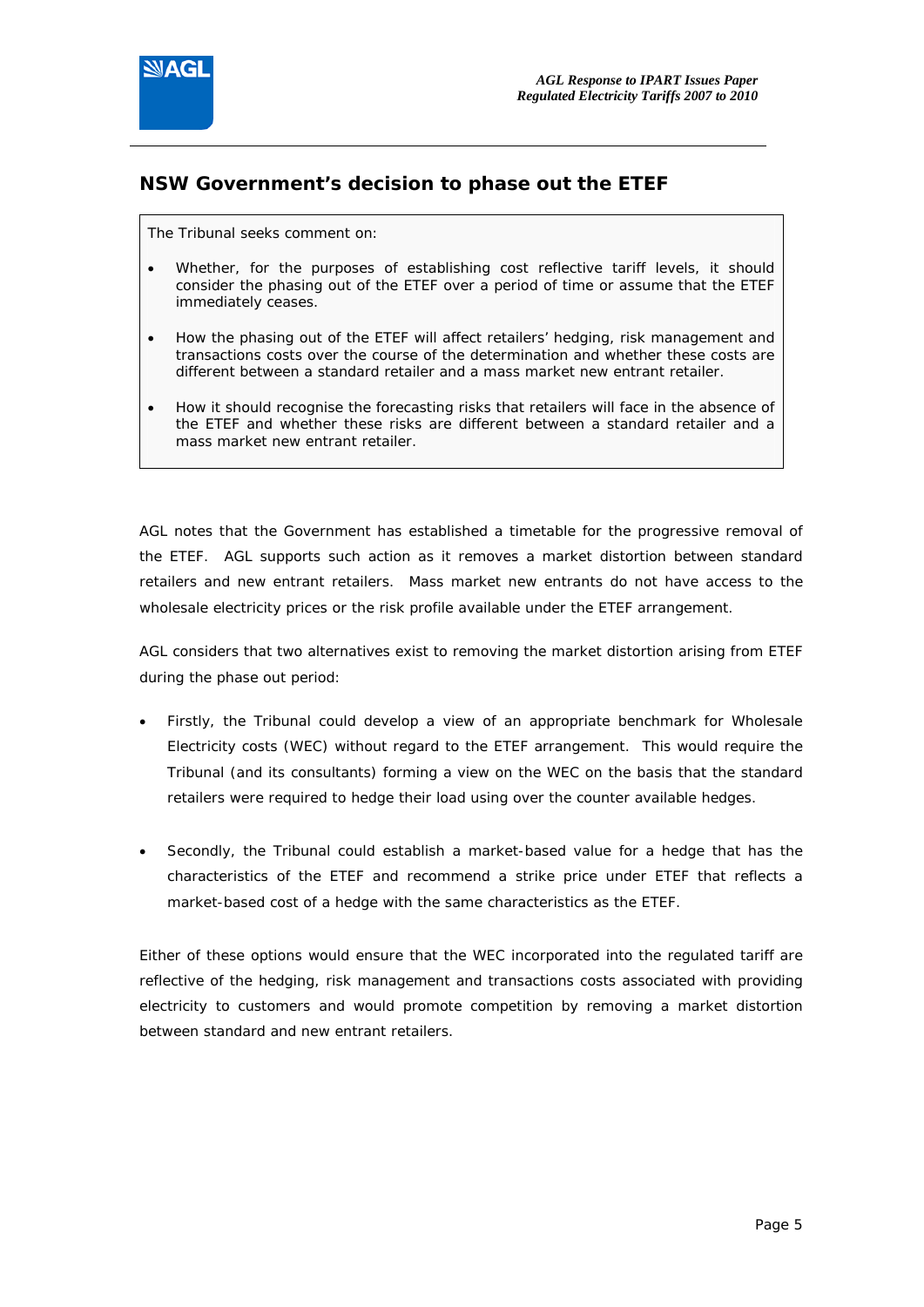

j

## **COAG endorsement of Ministerial Council on Energy's agenda to phase out retail price regulation**

#### *The Tribunal seeks comment on:*

- *The extent of competition in the NSW retail electricity market*
- *The appropriate form of regulation given Governments' aim to phase out energy retail price regulation.*

AGL supports a light-handed approach to energy retail price regulation. Many governments and regulators have stated that competition is preferred over regulation and that there is a need to move away from an approach that attempts to "second guess" market outcomes.

By June 2007 the NSW electricity market will have been open to competition for a period of 5 years. The NSW electricity market currently exhibits a number of the market characteristics of a competitive market whilst not experiencing the same high level of market activity as has occurred in Victoria and South Australia. Specifically:

- The IPART household survey  $(2003^1)$  identified that there is a large percentage  $(74%)$  of customers who are aware that they can choose their gas or electricity supplier;
- Customers have choice in that there are around 19 licensed retailers currently operating in NSW;
- The NSW market is an 'active market' with around 22% of customers in NSW having chosen to take up a market contract with another retailer; and
- there exists a broad range of market offers available in NSW with the potential for further innovation in products and services offered, such as the introduction of pre-payment meters and advanced metering infrastructure (AMI).

AGL considers that the removal of the ETEF and the establishment of tariffs using market based benchmarks for WEC, operating costs and margin will lead to further enhancement of competition.

<sup>&</sup>lt;sup>1</sup> Residential energy use in Sydney, the Blue Mountains and Illawarra, Results from the 2003 household survey. Independent Pricing and Regulatory Tribunal of New South Wales, Research Paper, December 2004, p. 27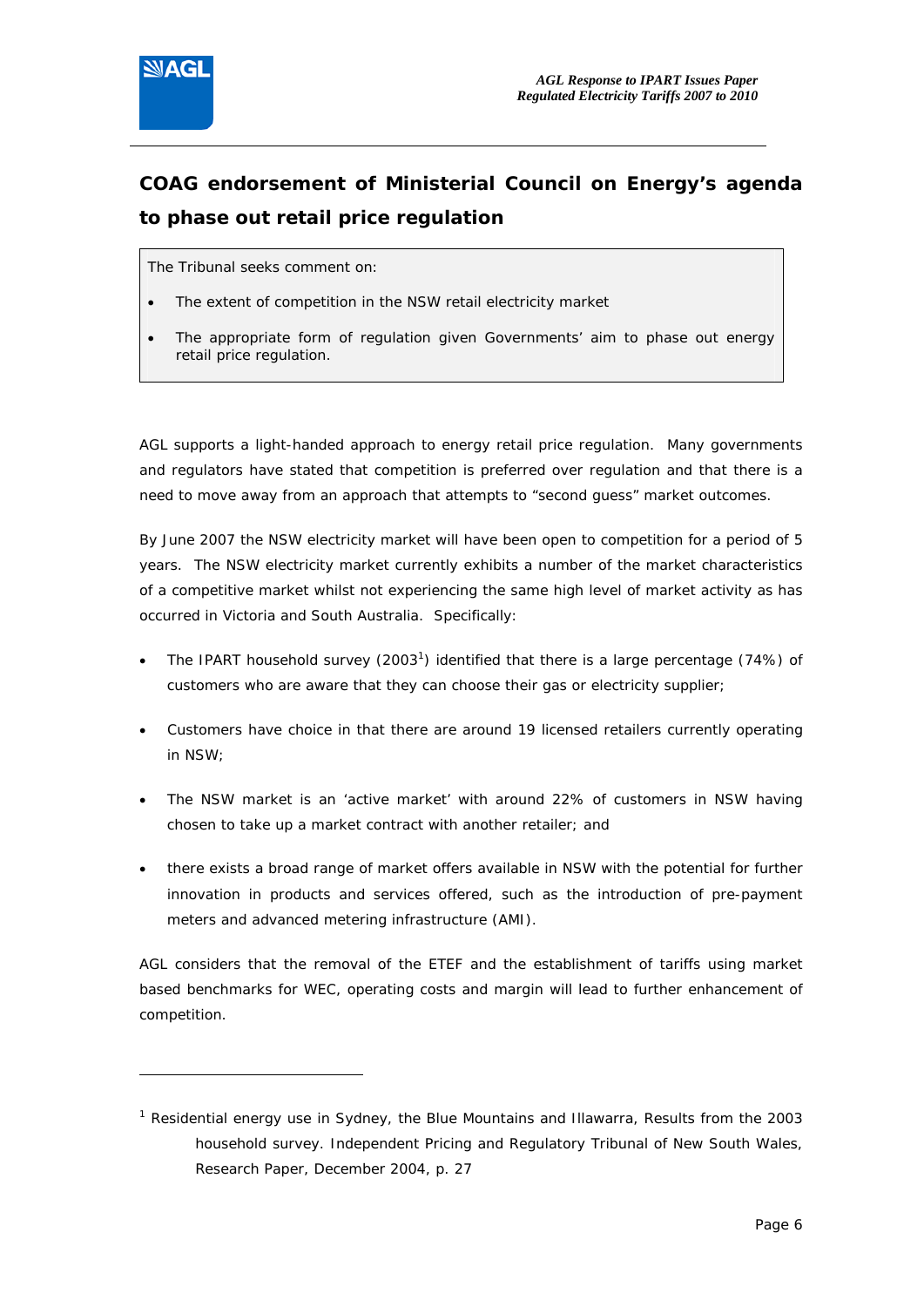

The Minister's TOR requires the establishment of a price determination for a period of three years. However, it would be consistent with the intent of the COAG agreement for the Tribunal's determination to have provisions that would allow for the price regulation to lapse prior to 30 June 2010. This would be on the basis that the AEMC competition effectiveness review recommended the removal of price regulation and the Minister was satisfied with the implementation of such recommendations. Where price regulation is removed the Australian Energy Markets Agreement allows for price monitoring and reserve powers to be maintained by the jurisdictions.

Market based retail energy pricing will promote product innovation and is the best mechanism for producing efficient prices, providing the correct price signals for new investment and giving incentives for the most efficient use of energy.

AGL strongly believes that a light-handed approach should be adopted to facilitate the transition to market based prices and further comments are provided in the section covering the form of regulation.

#### **COAG's agreement to roll out time-of-use meters**

*The Tribunal seeks views on:* 

- What problems have arisen during the current determination as a result of network roll *out of time-of-use meters*
- *How the new determination could be used to facilitate the transition to time-of-use tariffs*
- *How the Tribunal should consider the impact of its determination on demand management*

AGL supports the use of interval meters and acknowledges that the market can derive benefits from the increased use of interval meters, such as improved demand management and removal of cross subsidies through improvement of net system load profile calculations.

A number of trials are currently under way in NSW and in other states to assess the benefits of interval meters and the likely impacts on the energy consumption patterns of residential and small business customers. It is noted that in Victoria a government sponsored trial will be undertaken to look at advanced metering infrastructure over the summer. A specific area of focus in more recent considerations on interval metering is to assess whether the real time provision of information to customers is more likely to influence customer behaviour.

The net benefits to be gained through the use of manually read type five interval meters are largely untested for residential customers. As such, AGL considers a comprehensive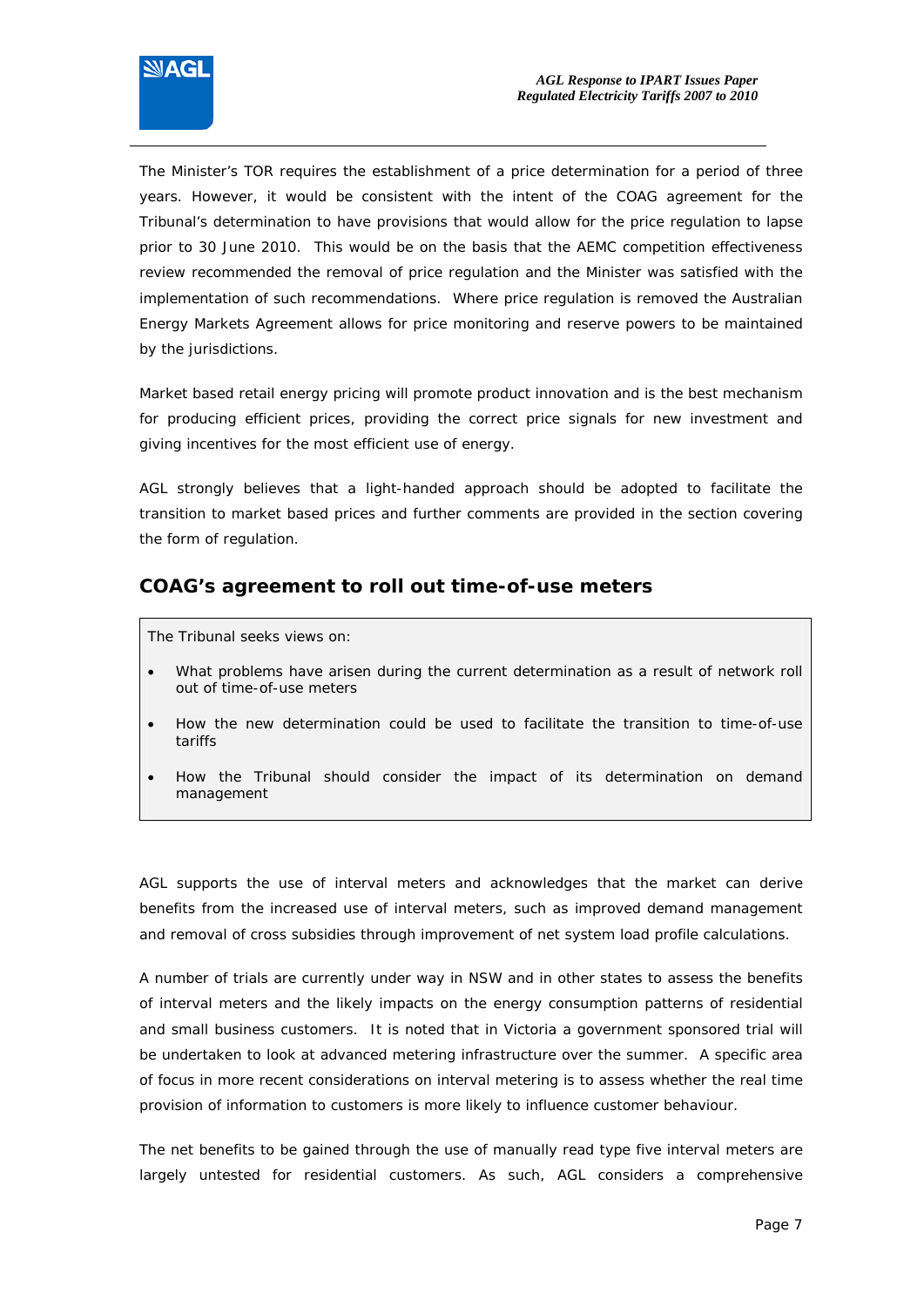

quantitative analysis of the costs and benefits of interval meters, including the benefits of remote communication functions, prior to consideration of a mandated interval meter rollout or facilitating regulated tariff structures to suit a mandated interval meter rollout. This was recommended to the states in the final recommendation of the Joint Jurisdiction Review of Metrology Procedures.

The Tribunal, in making the tariff determination, will need to take account of the current progressive rollout of meters by the NSW network businesses, incorporating into the operating cost benchmarks an allowance for the significant costs borne by retailers that include:

IT expenses relating to:

- meter data management systems;
- billing systems changes to handle significant increases in data volumes and alternate billing arrangements;
- central communication systems (where Automated Metering Infrastructure is introduced);
- Marketing and customer communication costs; and
- Management overheads to respond to a changing metrology environment.

The Tribunal will need to assess the quantum of such costs in determining the appropriate operating cost benchmark. The Tribunal should note that operating cost benchmarks utilised in other jurisdictions have not included any costs related to interval metering as such costs were not expected at the time of the relevant price determinations.

Additionally, the form of regulation must be sufficiently flexible for the appropriate price signals associated with time of use metering to be reflected in the electricity bills of customers. If the form of regulation precludes an effective price signal to customers then the demand management benefits of interval meters would be at risk.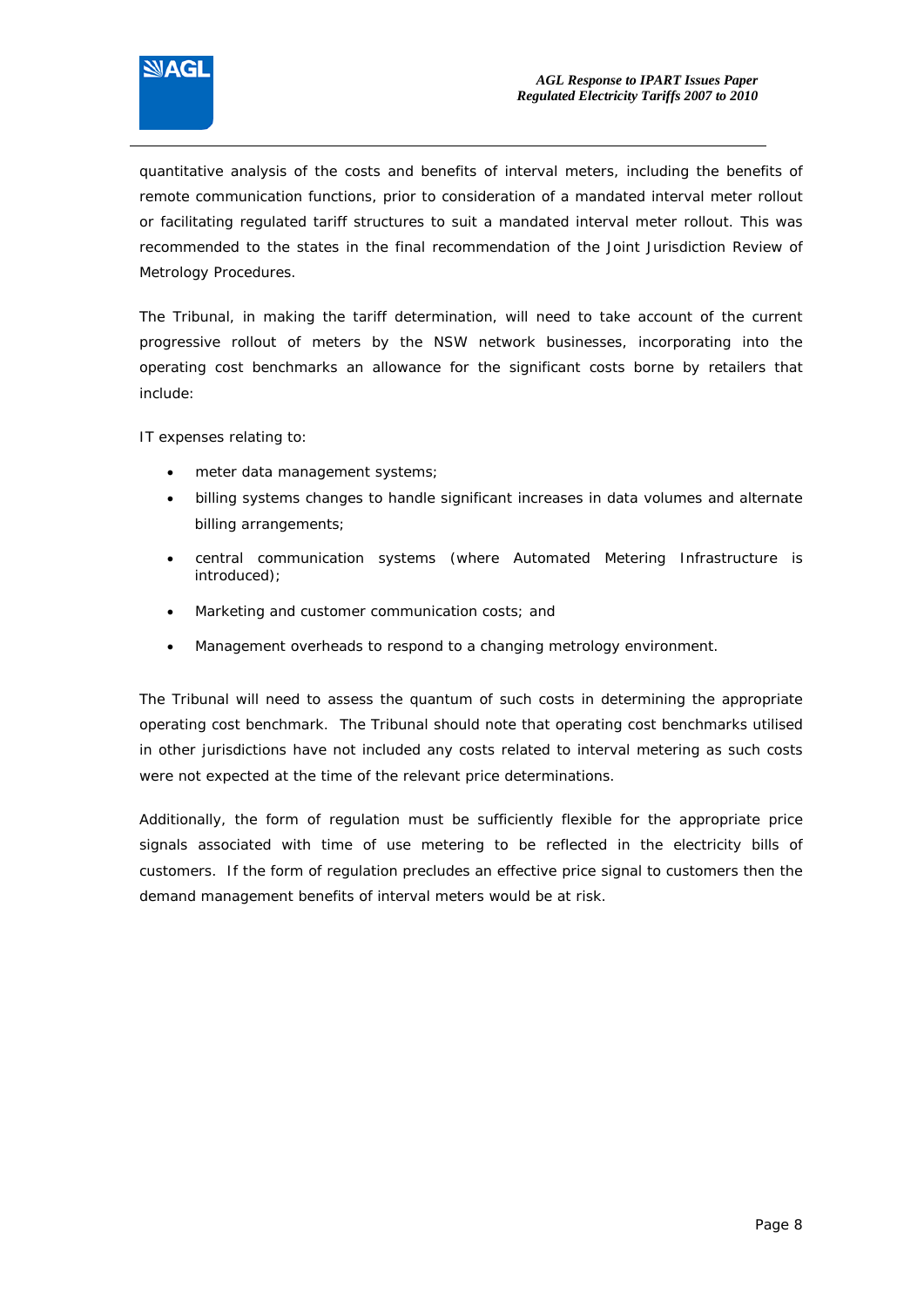

## **2 FORM OF REGULATION AND PRICE CONSTRAINTS**

### **Broad options for the form of regulation**

 *The Tribunal seeks comment from stakeholders on the regulatory approach that best meets the objectives for the review, the pros and cons of the options, and whether there are additional broad options or variations within the options that the Tribunal should consider.* 

The form of regulation and the tariff structure can directly impact the level of competition in the market place. New entrant retailers currently find it difficult to compete in the NSW electricity market as there numerous regulated tariffs, many of which are obsolete, complex or are under-recovering.

AGL strongly encourages the Tribunal to adopt a form of regulation that will enable tariffs to be cost reflective, which promotes a simplification of existing tariff structures and provides the flexibility to support an active competitive market.

AGL considers that a weighted average price cap on the retail component with full pass through of network charges should be adopted as the form of regulation for the next 3 years. This approach will provide retailers with appropriate flexibility in transitioning to cost reflective tariffs. Any side constraints (if needed) should relate to the retail component only and be sufficiently broad to allow for the rational transition to cost reflective tariffs, the progressive removal of cross subsidies and provide for the flexibility to establish appropriate pricing arrangements linked to interval meters and demand management initiatives.

With respect to the alternate forms of regulation outlined in the Issues Paper AGL provides the following comments:

- The current N+R approach of setting individual target tariffs is too restrictive and continuation of this approach will be detrimental to competition. With over 300 regulated retail tariffs this approach is too complex and contrary to moving to market based prices.
- A retail component (R) based on a weighted average price cap approach would provide retailers with greater flexibility in setting tariffs whilst ensuring a smooth transition to cost reflective prices over the price path period.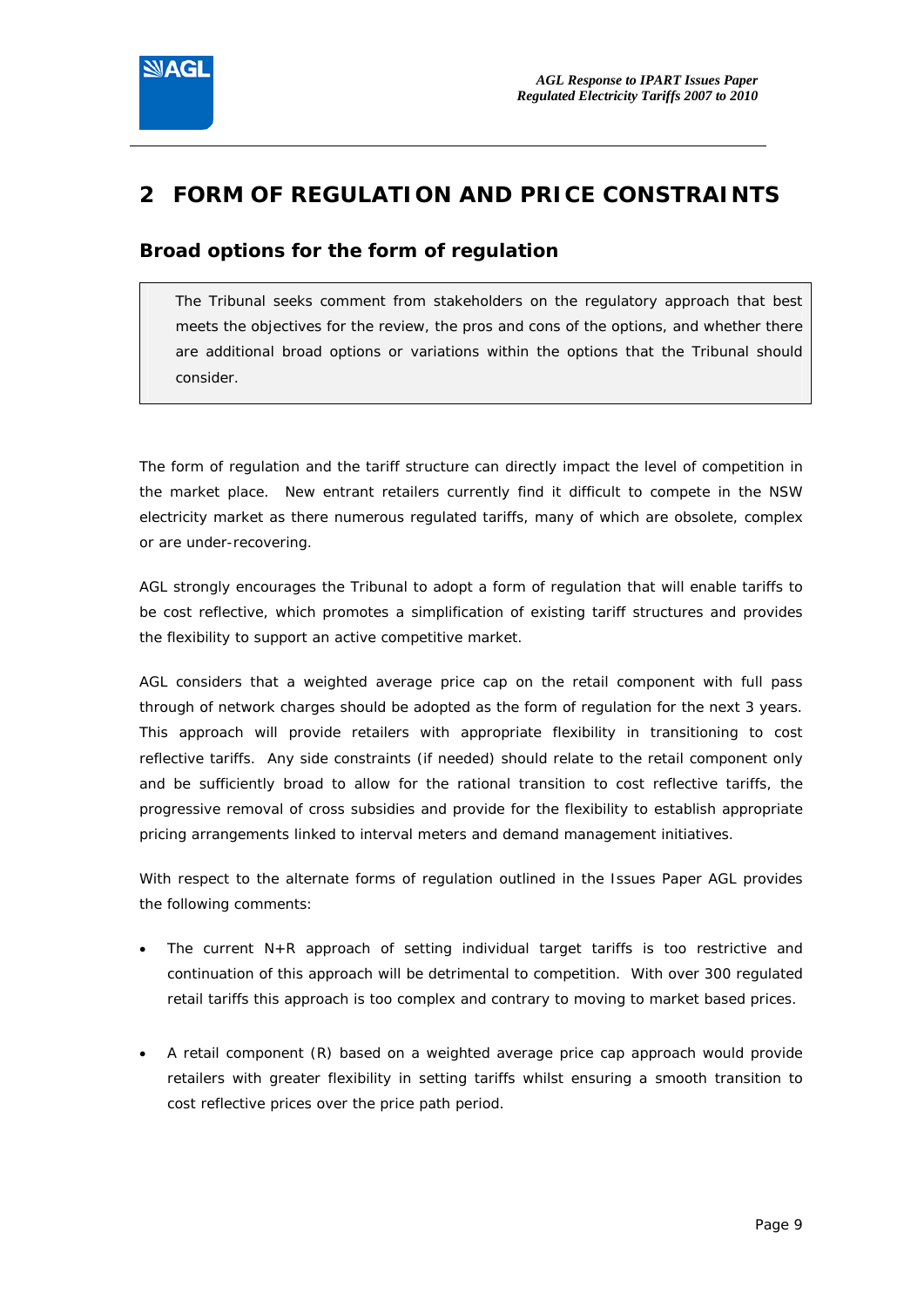

ł

- A full pass through of network charges (N) should be allowed. Network charges are already separately regulated under the electricity distribution pricing determination covering the period 1 July 2004 to 30 June 2009<sup>2</sup>.
- AGL's experience indicates that in markets at a similar stage of competitive development to NSW a weighted average price cap approach (on the retail component) with full pass through of network charges provides standard retailers with the flexibility to:
	- appropriately rebalance tariffs,
	- unwind cross subsidies that are not sustainable in a competitive market; and
	- ensure that any network price signals (with respect to demand management) flow through to customers.
- The option of an opt-in tariff, whilst appealing, would require significant consideration whether such tariffs would incorporate a premium and the associated regulatory framework impacts that may arise, for example, at what rate would a default customer be charged. The Tribunal would need to consider whether a new entrant retailer would also be required to have an opt-in tariff. Requiring customers to actively choose to be on a regulated tariff would be a significant divergence from the approach in other jurisdictions.
- Under a weighted average price cap approach AGL does not consider there is a demonstrated need to impose any side constraints on the increases in customer bills. Should the Tribunal nevertheless consider side constraints are warranted then these should relate only to the retail component and should be sufficiently broad (greater of CPI+X% or a dollar amount) to allow for the transition to cost reflective tariffs. The current arrangement that allow \$5 for retail tariff restructuring is too restrictive.
- AGL does not support limitations being placed on individual tariffs.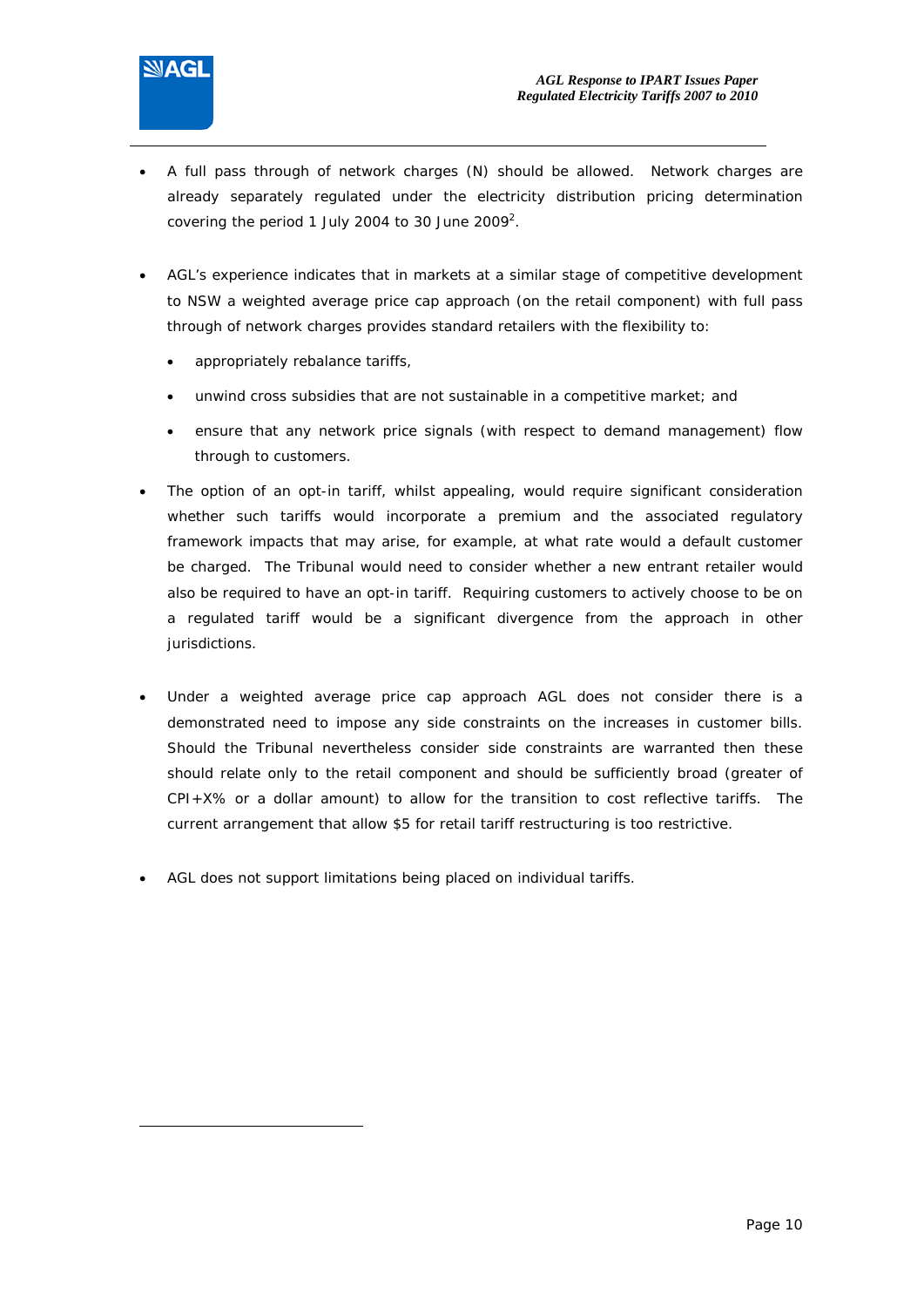

## **3 COSTS TO BE RECOVERED**

 *The Tribunal seeks views on the appropriate level for each of the relevant costs and on how the Tribunal should directly or indirectly consider that cost in determining regulated tariffs.* 

The costs incurred by retailers in providing electricity to their customers fall within the four broad categories:

- Wholesale Electricity Costs (WEC) comprising pool purchases, hedging, risk management and transaction costs, market fees and charges and costs for renewable energy requirements. These costs are then converted to energy costs at the customer meter by applying the transmission and network line losses;
- Network charges being the transmission and distribution charges incurred in supplying the energy to the customers' premises;
- Retail operating costs (ROC); and
- Retail margin, being the return of investment etc.

Establishing a sustainable market based cost benchmark for each of these cost categories is imperative if regulated tariffs are to be reflective of the costs and risks of providing electricity to customers. Experience has shown that where benchmarks are set below market costs then tariffs will act as an impediment to competition, may adversely impact the quality and reliability of supply and not support future investment in generation capacity.

The following provides general comments on these cost benchmarks. AGL will provide further comment upon release of the draft reports on retail costs, retail margin and wholesale costs by the Tribunal's consultants.

## **Wholesale Electricity Costs (WEC)**

Determining future Wholesale Electricity Costs (WEC) is a complex, dynamic task. WEC comprise energy purchased at pool prices, the costs of hedge transactions which seek to manage demand and price volatility, a range of market fees and charges and the costs of renewable energy requirements. These costs are then translated to costs at the customer's meter by applying line losses.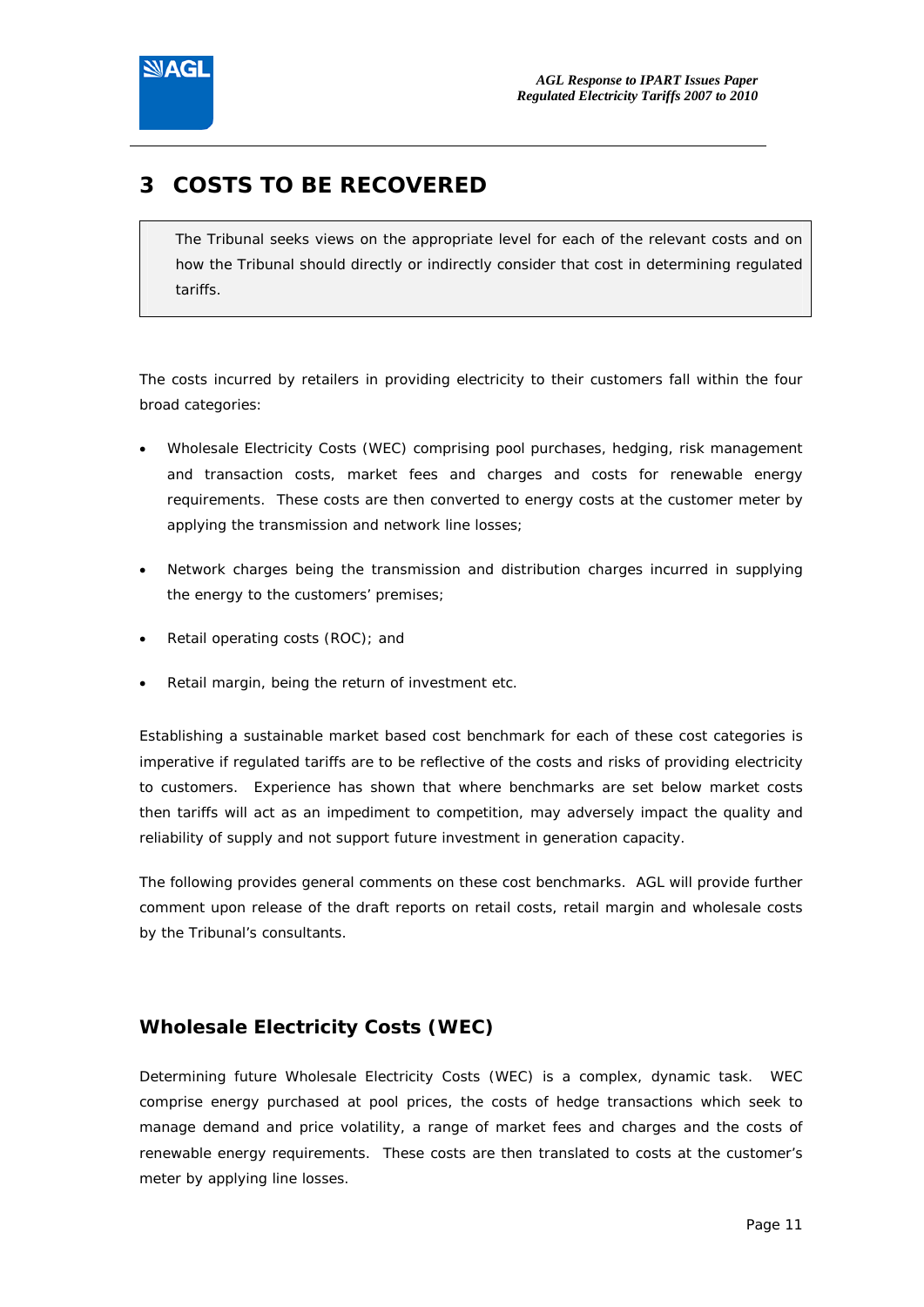

#### Long Run Marginal Costs

AGL notes that the terms of reference require the Tribunal to consider both the Long Run Marginal Cost (LRMC) approach and to allow for the hedging, risk management and transaction costs when determining a WEC benchmark.

The LRMC is an economic analysis of lowest cost operation of future plant not yet built and is not considered a true measure of the WEC for the period under review. The WEC costs for the period to 30 June 2010 will in effect reflect the capital and operating costs of existing generation plant, together with the retailers costs of risk management and other applicable market charges.

A LRMC approach to estimating the cost of wholesale energy does not adequately address the market risks that arise from operating in a complex and volatile market. Experience has shown that a LRMC estimation methodology understates energy costs and risks for new entrant retailers. Analysis prepared in the past for AGL on the LRMC highlights the difficulties in using this as an absolute measure of future energy purchase costs. AGL recommends that, at a minimum, the following be taken into consideration in attempting to model the LRMC:

- The individual load profiles of the incumbent retailers must be incorporated into a separate LRMC for each profile;
- The peakiness of those profiles needs to be taken into consideration, including the impacts from changing climate, air conditioner penetration levels and any smart meter rollout (whether mandated or not);
- The increasing capital costs and operating costs need to be incorporated, as well as the varying assumptions on mix of expected generation capacity; and
- The losses that occur between the generation plant and the regional reference node where energy is priced.

The Tribunal's current retail electricity price determination allows for LRMC of \$50 per MWh including green costs to be incorporated into the recoverable costs. This amount, in AGL's view, is too low and does not appropriately cover the minimum considerations outlined above.

Extensive work was undertaken in South Australia by the Electricity Supply Planning Council to estimate an appropriate LRMC of supplying electricity. AGL suggests that the modelling undertaken in South Australia be reviewed and analysed by the Tribunal and its consultants to assist in the understanding of the modelling required in NSW.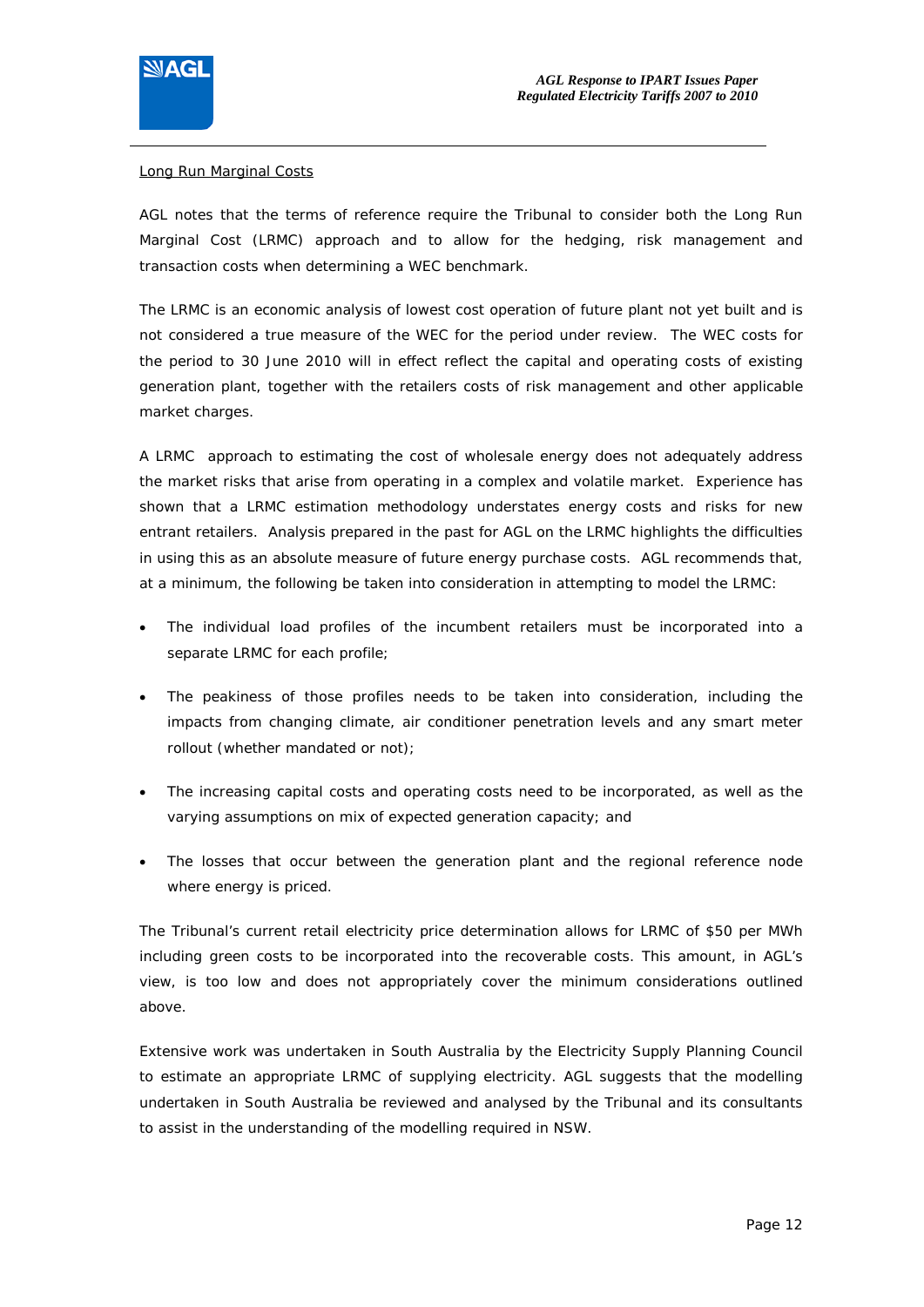

#### Hedging, Risk Management and Transaction Costs

Good corporate governance demands that prudent retailers manage the purchase of electricity within the parameters of a Board-approved Risk Management Policy and Framework. Best practice risk management approaches require significant attention be given to the nature and characteristics of the customer demand and load profile, the utilisation of market hedge instruments to reduce exposure to volatile pool prices (which can be as high as \$10,000 per MWh) and quantified assessment of the revenue and profit at risk should unexpected events occur.

New entrant retailers in the NSW electricity market face a range of key risks including:

- Volatility of the electricity price the NSW pool and contract price has been the most volatile in the National Electricity Market (NEM) for the past few years;
- Customer load is unpredictable AGL considers load forecasting to be one of the greatest challenges of retailers:
	- the mass market load is highly weather sensitive and pool costs on peak summer days can be extreme;
	- consumption patterns of customers are changing due to increased air conditioning and other electrical appliance penetration;
	- increasing levels of customer churn / switching make customer number expectations unpredictable; and
	- variability in Net System Load Profile (NSLP) caused by, amongst other things, the 'cherry picking' of customers;
- Liquidity Risk the volatility in the NSW price can result in a lack of liquidity for retailers in certain periods;
- Credit Risk some counter-parties expose retailers to risk of default;
- Vertically integrated retailers may be exposed to generator outage, transmission risk, fuel costs etc; and
- Contract risk, eg carbon uplift, is also a factor for retailers.

While there are hedging products available to mitigate risk, AGL is of the view that even with very conservative hedging practices, the wholesale electricity risk to retailers can be extreme.

AGL notes that ETEF will be progressively removed during the price review period and would support WEC being determined without consideration of the impacts of ETEF on the standard retailer's costs. This approach would further assist the standard retailers to effectively transition to market based hedging arrangements as ETEF is removed. Also importantly this will ensure competitive neutrality within the NSW electricity market.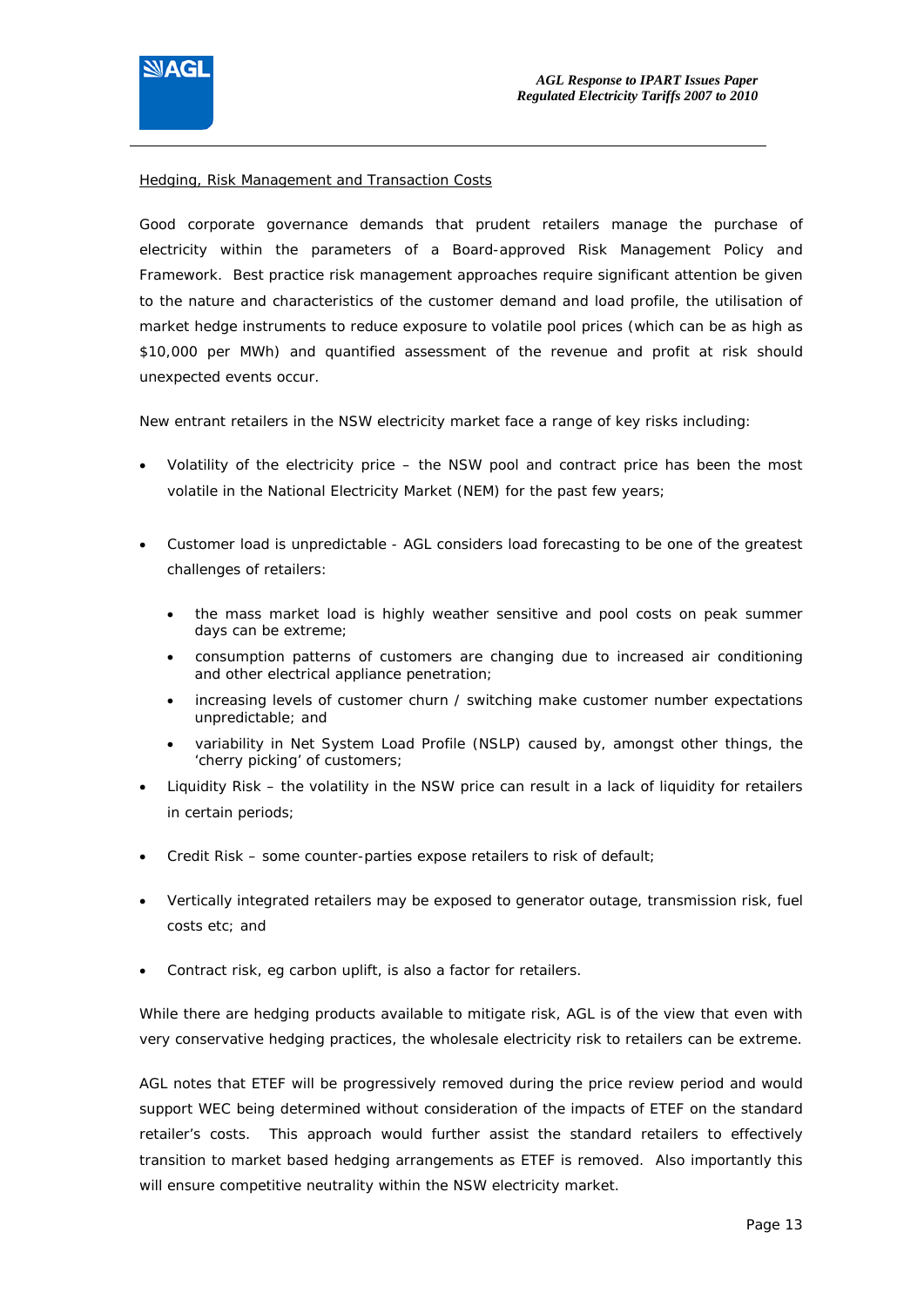

The Tribunal should also consider the effect that phasing out the ETEF will have on wholesale energy load, hedging and risk management costs over the determination period. With the increased wholesale energy load purchases subject to the pool price as opposed to the ETEF arrangements there is likely to be a substantial effect on the generation activities and electricity wholesale pricing arrangements.

AGL considers that the Tribunal should consider hedging, risk management and transaction costs over and above the LRMC, which does not incorporate these aspects of retailing electricity to customers.

For standard retailers, the ETEF arrangements mitigate their risk exposure to wholesale energy prices. It is understood that the estimate of the LRMC is used in setting the strike price under the ETEF arrangements. Accordingly, standard retailers are not exposed to the same level of market risks faced by new entrant retailers and are able to purchase a significant volume of energy at prices below that available to new entrant retailers.

#### Market Fees and Charges, Renewable Energy Costs and Green Energy Option

AGL is of the view that in the upcoming regulatory period the NEM retailer fees are not likely to increase significantly from their current levels. However, AGL suggests that sufficient consideration should be given by the Tribunal to allowing a pass through mechanism for any material increases that may arise if there are any significant structural changes in the NEM.

The full costs of securing Renewable Energy Certificates (RECS) to effectively comply with Mandatory Renewable Energy Targets (MRET) and the NSW Greenhouse Gas Abatement Scheme (NGAC) are costs to be incorporated into the WEC.

AGL will provide on a confidential basis a forecast of costs of compliance with green energy obligations MRET and NGAC for the consideration of the Tribunal. The forecast will be based on:

- Existing MRET and NGAC liabilities which, under legislation, increase each calendar year;
- The average purchase price of the underlying instruments required for a retailer to meet their MRET and NGAC liabilities and comply under each green energy scheme; and
- An allowance for administration costs associated with meeting the compliance requirements, which includes items such as auditing, certificate surrender, statement preparation, etc.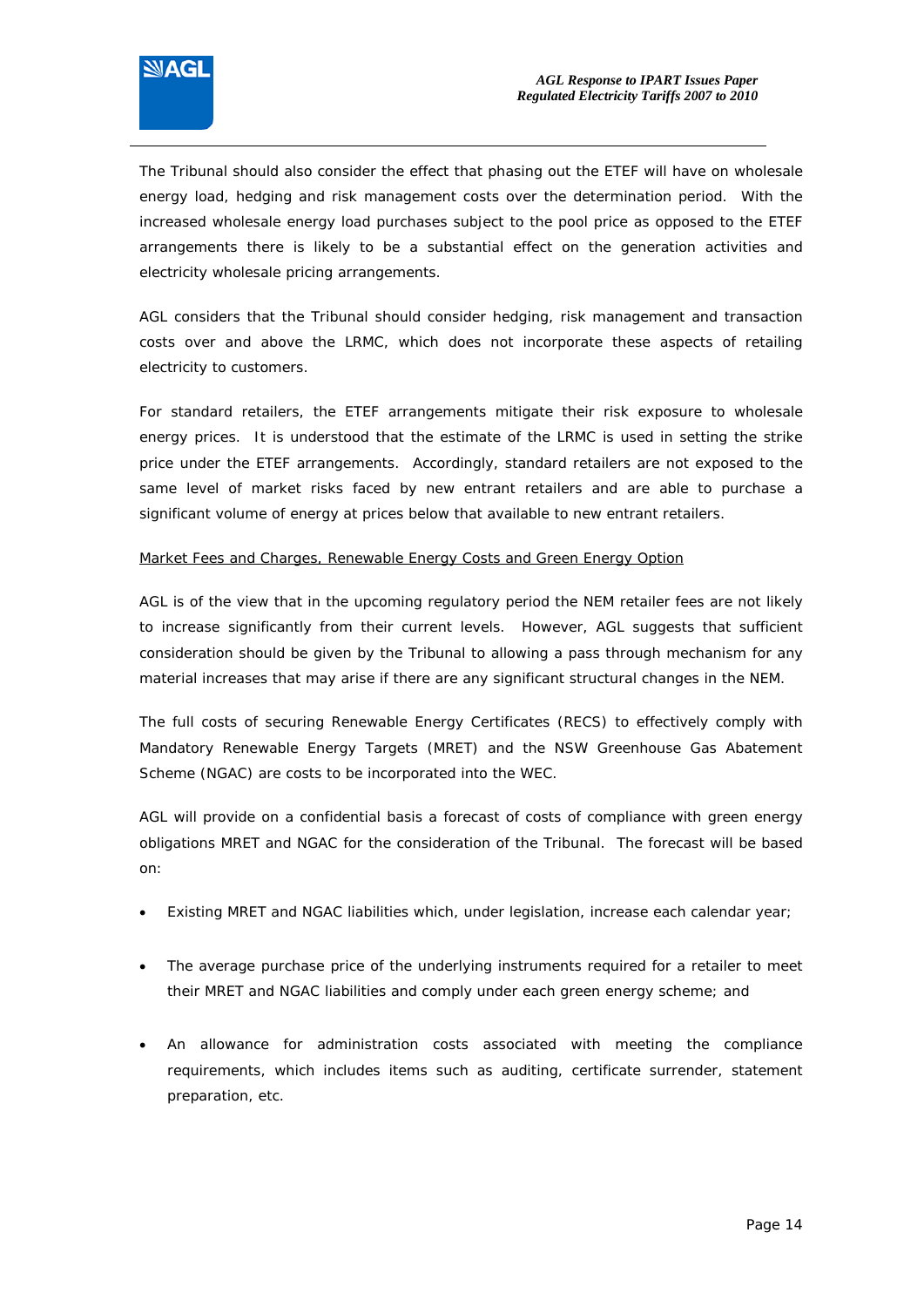

AGL supports the development of policy initiatives that increase customer awareness of, and demand for, renewable energy. AGL notes that the requirement for retailers to offer the 10% Green Power component will be governed through NSW electricity retailers' licence conditions.

While the actual requirement to offer a 10% Green Power component to all new (or moving) residential customers will be a licence condition, it is AGL's view that the product itself should not be regulated. The minimum 10% green offer should be offered through competitive market contracts determined by each retailer. This will ensure that any remaining regulated tariffs will not cross subsidise the 10% Green Power offer, and will allow regulated retail tariffs to effectively transition to cost reflective tariffs.

#### Energy losses

Due to the nature of energy flows through networks some energy is lost during transmission and distribution. Energy purchase costs need to be adjusted for these losses as retailers record energy consumption at the customer's meter but are billed for the energy purchased at the reference node.

The system loss factors are calculated by multiplying transmission and distribution losses. The transmission losses included in the calculation are those approved by the National Electricity Market Management Company (NEMMCO), and the distribution losses are those approved by the Tribunal each year.

AGL notes that the distributors in NSW are moving towards a process of determining their distribution loss factors in a given year by taking into account their 'under / over' losses based on actual versus forecast calculation as well as expected forecast losses. This adds a further level of complexity than that experienced in other jurisdictions. Accordingly, as these are costs beyond the control of the retailers it may be appropriate for the Tribunal to allow a pass through arrangement for variances from the line losses used in making the price determination.

#### **Network Charges**

In view of the current state of development of the NSW competitive market and planned investment in network infrastructure AGL supports a full passthrough of network charges. Without allowing for such a mechanism, any increases in network charges will erode the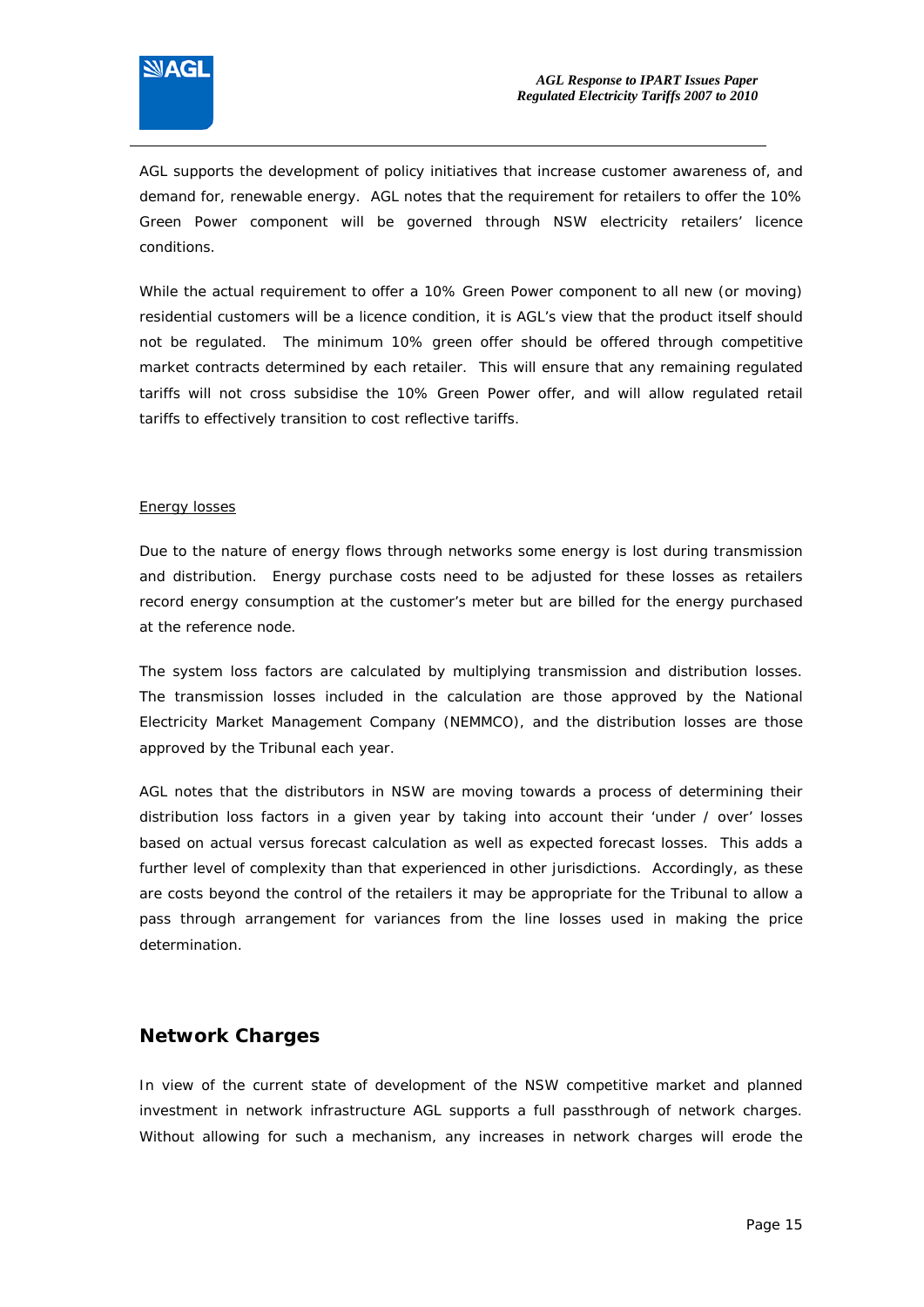

standard retailer's margin and may act to partially diminish competition in the NSW electricity market.

The currently approved network charges were subject to vigorous regulatory review by the Tribunal and reflected those costs which the Tribunal considered appropriate at the time to be incurred by network operators to deliver electricity to customers. The Tribunal has determined that network charges should increase in real terms by between 1.5% and 2.5% per annum. It is noted that network operators have requested and obtained approval for additional expenditure to support further investment in reliability of network. In this context, and given the potential for other network developments (eg interval meters,) a full pass through of network charges is warranted.

## **Retail Operating Costs and Margin**

AGL considers that:

- An allowance for operating costs should be set at a level that includes all costs in attaining, retaining and servicing customers. Benchmarks for operating costs used in other jurisdictions allow for a range of retailers to compete in those markets, we would expect a similar approach to be adopted in NSW. Consideration also needs to be given to costs that retailers will incur in the future which are not currently being incurred. For example, costs associated with the roll out of interval meters;
- The accurate average consumption per customer is paramount to ensure appropriate conversion of operating cost per customer to operating cost per MWh;
- Low retail margins are a significant impediment to developing competition and to the future investment in generation capacity. AGL notes that the standard retailers have proposed possible retail margins in the range of 8% to 13%. These margins are considered reasonable for the risk profile of retailing energy and are not inconsistent with retail margins considered in other jurisdictions. Achievement of the benchmark margin will be dependent on realistic benchmarks being established for wholesale and operating costs.

Specific comments on retail operating costs and margin follow.

#### Mass Market New Entrant Retail Operating Costs

The allowance for retail operating costs is intended to cover a retailer's costs associated with activities such as:

Billing and revenue collection;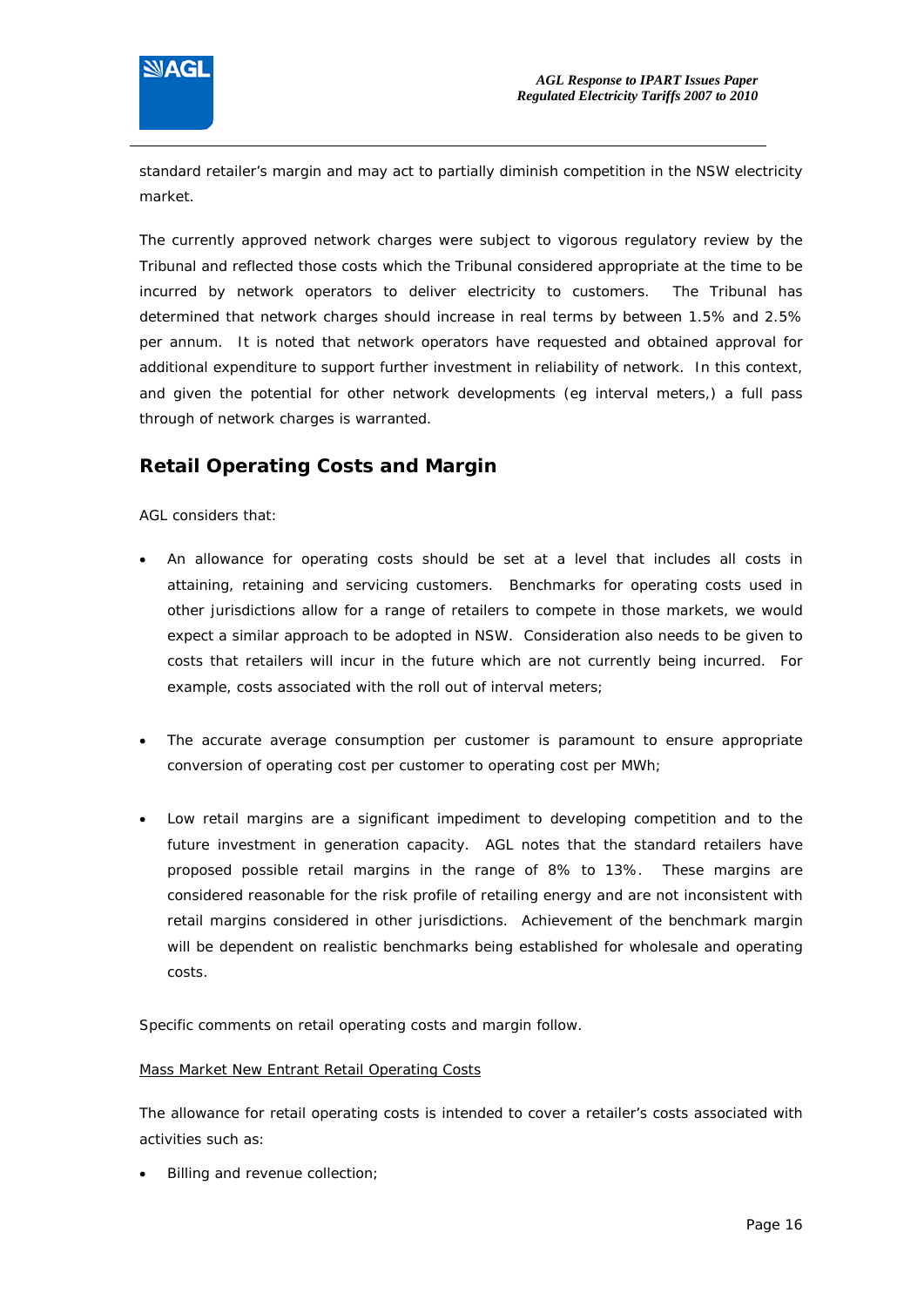

- Operating a telephone call centre;
- Providing advice and assistance to consumers;
- IT system costs and business to business (B2B) costs associated with handling metering data and other transactions with the distributors.
- Regulatory compliance; and
- Corporate overheads (including licence fees and ombudsman charges).

In addition to these, mass market new entrant retailers incur customer acquisition costs and customer establishment costs.

New entrant retailers can also experience higher operating costs than retailers stapled to a distributor. Currently, AGL finds it difficult to compete in the NSW electricity market due to the cost of IT system modifications required for the type 5 meter roll-out being undertaken by Energy Australia.

AGL's experience nationally is that there is an increase in the demands by, and expectations from, customers, customer groups, governments and regulators. Retailers face increased costs from:

- Increasing customer expectations;
- Introducing new systems and processes for handling transactions with the distributors on behalf of customers;
- Establishing new programs to help customers manage their energy consumption and lower their energy bills;
- Implementing assistance programs for customers in financial hardship; and
- The licence requirement to offer a 10% Green Power product. The cost to contract a customer will increase as a result of the additional time spent with each customer to explain the new requirement - many customers will not be familiar with 'green products'.

AGL's notes that the current benchmark retail operating cost in NSW of \$70 per customer is well below the benchmarks used in Victoria and South Australia. Further, these interstate benchmarks do not include any allowance for customer acquisition costs nor costs associated with new initiatives such as interval metering. The Victorian Government has announced recently that an allowance of \$4 per customer per annum has been made to provide funding for additional hardship initiatives by retailers.

#### Mass Market New Entrant Retail Margin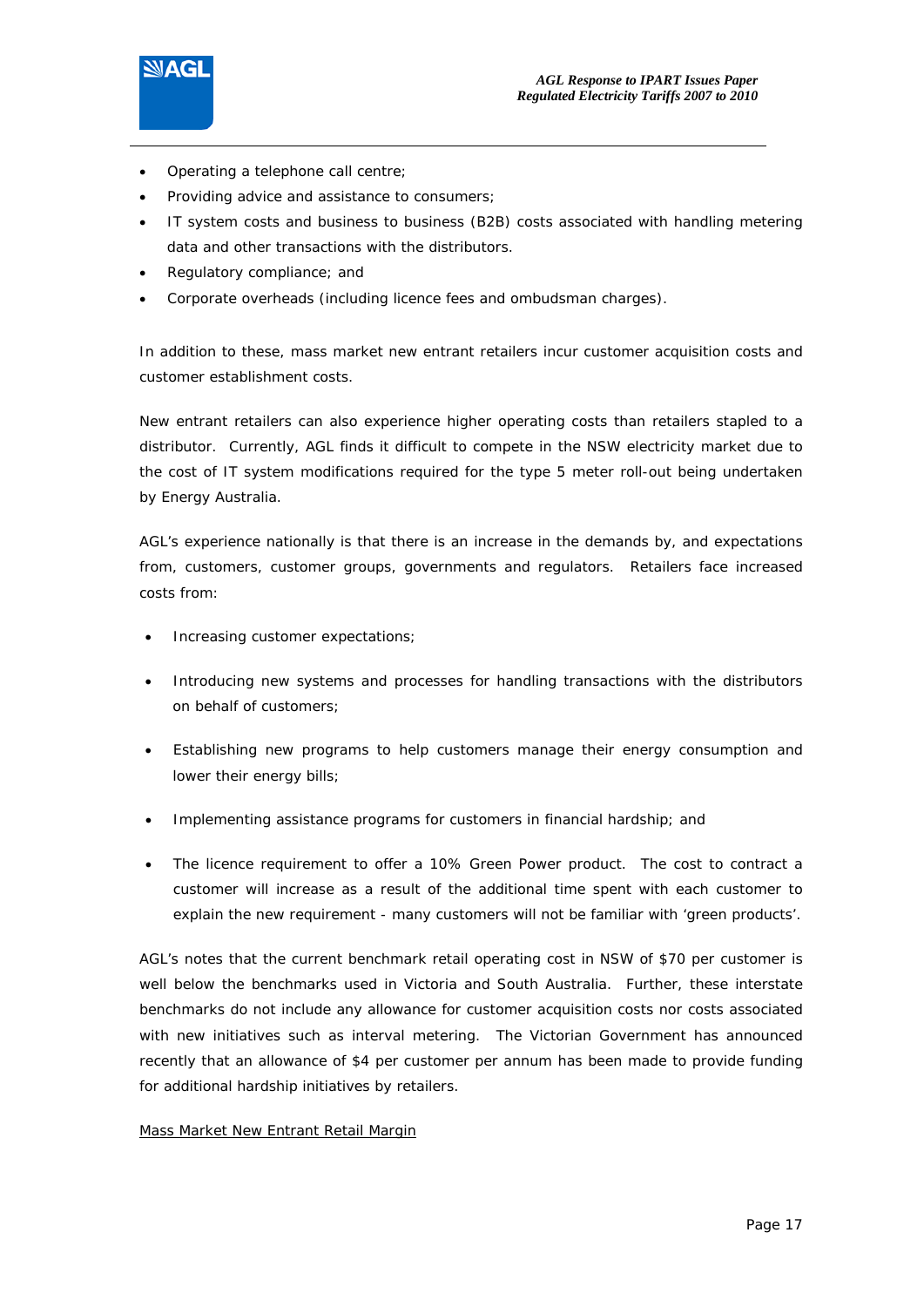

Retail margins needs to be sufficient to cover business risks, interest payments, tax liabilities, etc as well as ensuring a reasonable return to shareholders.

A number of alternative approaches can be adopted to establish an appropriate level of retail margin. AGL strongly supports a retail margin based on a percentage of total sales. This approach is commercially accepted across a range of industries and is generally consistent with that adopted in other jurisdictions. Alternatives considered have included a return of and return on investment approach. Irrespective of the approach, the level of margins must be sufficient to attract new entrant retailers and to encourage retailers to support future investment in generation capacity. The current retail margin benchmark of 2% of sales is insufficient.

The margins proposed by the standard retailers are in the range of 8-13%. Margins of this order would not be inconsistent with the margins that considered in other jurisdictions and are consistent with the level of risk in supplying electricity to small customers in the NSW market.

Further, it is relevant that the Tribunal notes the asymmetric risk in setting benchmark costs and margin levels. That is, if the benchmark costs and margins are set below realistic levels for the NSW market then competition and investment are likely to be stifled. Whereas if costs and margins are set marginally above realistic levels then any benefit is likely to be competed away as retailers seek to attract customers.

#### **Pass-Through Mechanisms**

AGL's view of the most appropriate mechanism to capture costs of new schemes is that of a 'pass-through' mechanism. This mechanism should also be available for changes in legislation such as new requirements as a result of the move to a national regulatory framework. Each 'pass-through' event request should be submitted to the Tribunal for approval prior to adjustment of retail tariffs.

AGL considers that a request for a pass-through should be a commercial decision of the individual retailer, who is best placed to determine if the pass-through amount warrants recovering via tariff adjustment.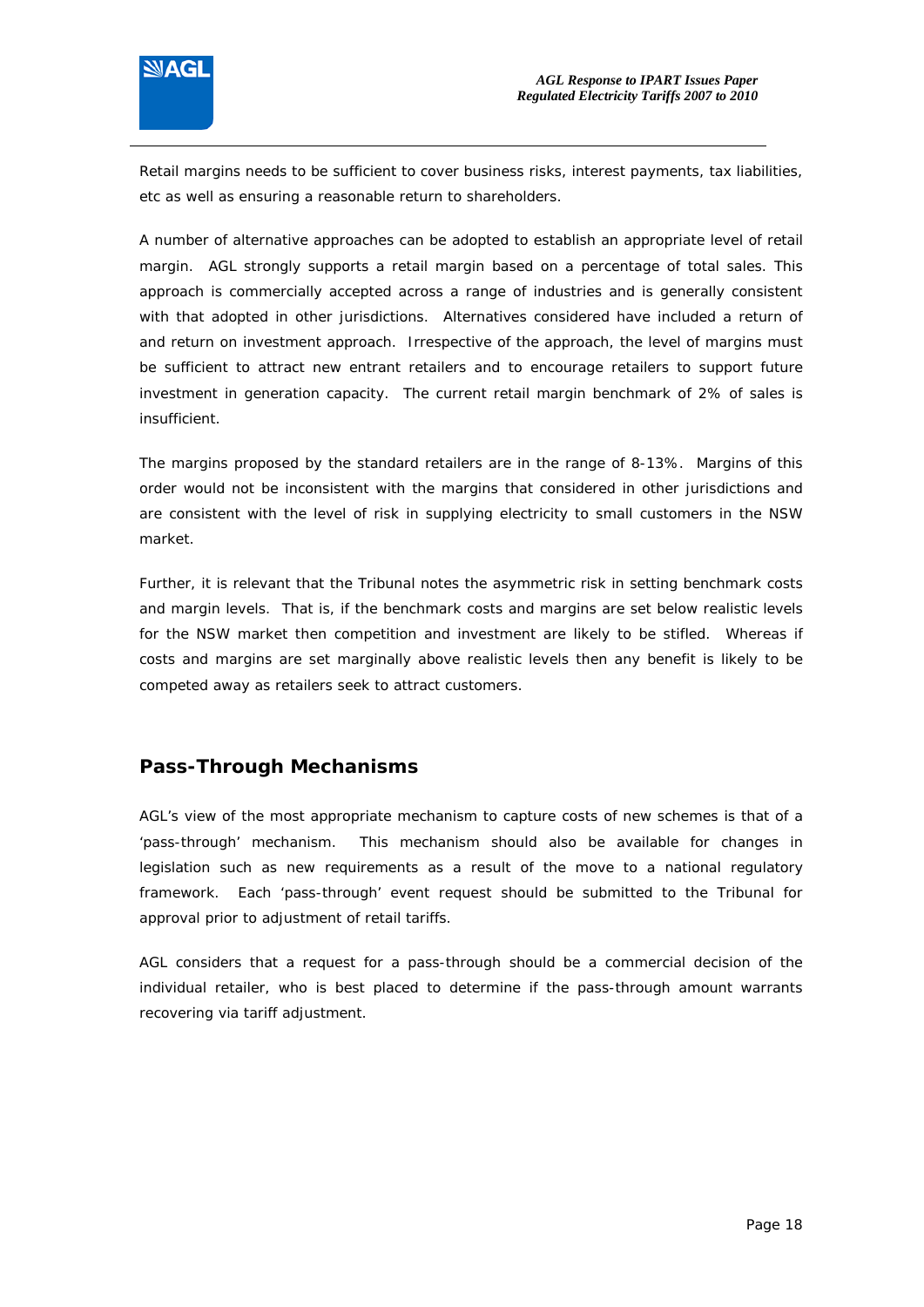

## **4 MISCELLANEOUS CHARGES**

The Electricity Supply Act 1995 (ESA) defines regulated retail charges as a security deposit, late payment fee or dishonoured bank cheque fee of an amount specified in a determination that is in force.

AGL notes that the Tribunal has determined that it is restricted to considering only these three charges and that no additional charges can be introduced.

AGL suggest that the Tribunal adopts a light-handed approach to the regulation of miscellaneous charges based on a set of principles similar to that applying in South Australia:

- fees and charges are to be cost reflective; and
- are set on a fair and reasonable basis.

The Tribunal would be able to require retailers to justify miscellaneous charges if they are considered not to be compliant with these principles.

Specific comments on the allowable miscellaneous charges are:

- Current arrangements for retailers to collect security deposits from residential customers are appropriate and are in line with other jurisdictions. AGL considers that the collection or otherwise of security deposits for business customers should be left to the retailer to determine. The energy accounts of business customers range considerably, potentially placing retailers in substantial commercial risk in the event that a business customer defaults on their energy account. Where a product is consumed prior to payment, as is the case with gas and electricity, AGL considers it reasonable to request an up-front payment to mitigate commercial risk exposure to the retailer.
- Late payment fees should be applied on a cost reflective basis and should be applied to those customers who have, through their own actions, caused additional costs to be incurred by the retailer. Late payments are designed to encourage customers to meet their obligation to pay their accounts by the due date.

Currently, AGL charges approximately \$12 for those customers on market contracts that make a late payment. This amount is cost reflective and calculated and charged to the customer on a fair and reasonable basis.